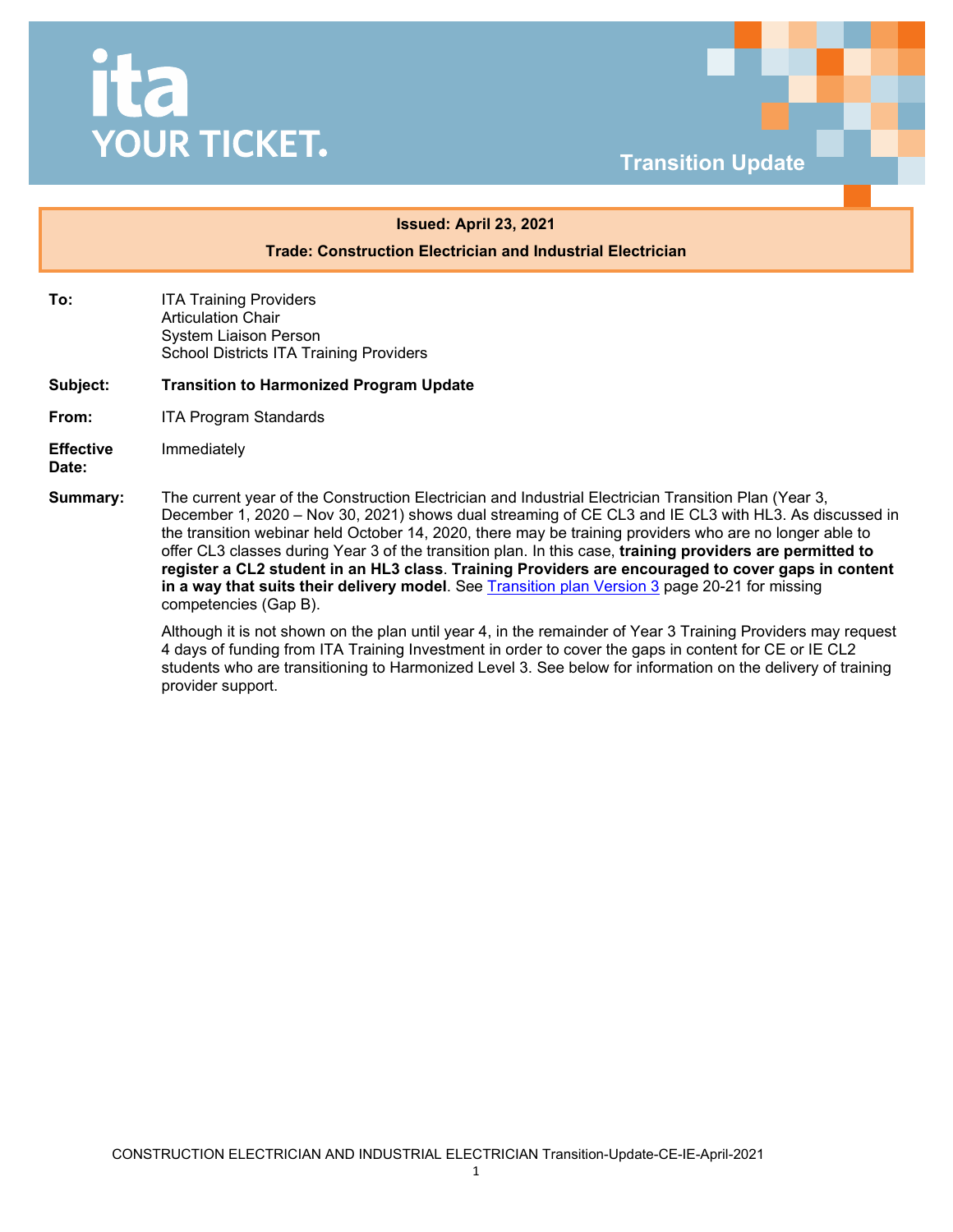## ita<br>YOUR TICKET.

**Transition Update**

| Background:                | <b>Harmonized Level Implementation Timelines</b> |                                             |                                          |                                                          |
|----------------------------|--------------------------------------------------|---------------------------------------------|------------------------------------------|----------------------------------------------------------|
|                            | Electrician Common Core Level 1                  |                                             | December 1, 2018                         |                                                          |
|                            | Electrician Common Core Level 2                  |                                             | December 1, 2018                         |                                                          |
|                            | Electrician Common Core Level 3                  |                                             | December 1, 2019                         |                                                          |
|                            | CE Level 4                                       |                                             | December 1, 2020                         |                                                          |
|                            | IE Level 4                                       |                                             | December 1, 2020                         |                                                          |
|                            |                                                  |                                             |                                          |                                                          |
| Year 0<br>$2017 -$<br>2018 | CL <sub>1</sub>                                  | CL <sub>2</sub>                             | CE CL <sub>3</sub><br>IE CL <sub>3</sub> | CE CL4<br>IE CL4                                         |
| Year 1<br>2018-<br>2019    | HL <sub>1</sub>                                  | HL2<br>Gap A<br><b>TP Support</b><br>2 days | CE CL <sub>3</sub><br>IE CL <sub>3</sub> | CE CL4<br>IE CL4                                         |
| Year 2<br>2019-<br>2020    | HL1                                              | HL2                                         | CE CL <sub>3</sub><br>IE CL <sub>3</sub> | CE CL4<br>IE CL4                                         |
|                            |                                                  | Gap A<br><b>TP Support</b><br>2 days        | HL3                                      |                                                          |
|                            |                                                  |                                             | CE CL <sub>3</sub>                       | CE HL <sub>4</sub>                                       |
| Year <sub>3</sub>          |                                                  |                                             | IE CL3                                   | IE HL4                                                   |
| 2020-<br>2021              | HL1                                              | HL2                                         | HL3                                      | Gap C TP<br>Support 4 days<br>Gap D TP<br>Support 3 days |
| Year 4<br>$2021 -$<br>2022 | HL1                                              | HL2                                         | HL3                                      | CE HL <sub>4</sub><br>IE HL4                             |
|                            |                                                  |                                             | Gap B<br><b>TP Support</b><br>4 days     | Gap C TP<br>Support 4 days<br>Gap D TP<br>Support 3 days |
|                            |                                                  |                                             |                                          |                                                          |
| Year 5<br>2022-<br>2023    | HL <sub>1</sub>                                  | HL2                                         | HL3                                      | CE HL <sub>4</sub><br>IE HL4                             |
|                            |                                                  |                                             | Gap B<br><b>TP Support</b><br>4 days     | Gap C TP<br>Support 4 days<br>Gap D TP<br>Support 3 days |

CONSTRUCTION ELECTRICIAN AND INDUSTRIAL ELECTRICIAN Transition-Update-CE-IE-April-2021